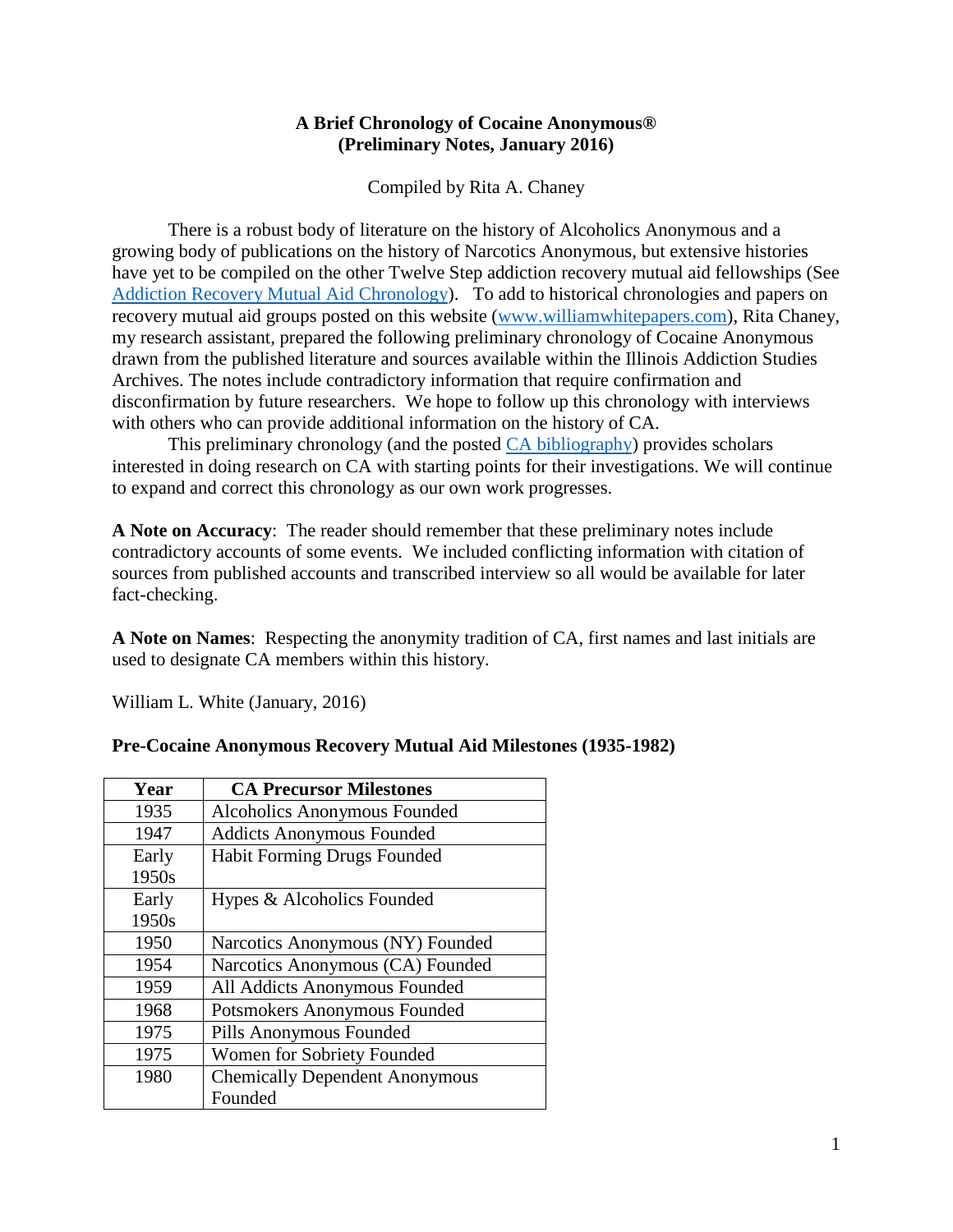| 1981 | All Recoveries Anonymous Founded |
|------|----------------------------------|
| 1982 | Dual Disorder Anonymous Founded  |

### **Pre-Cocaine Anonymous Milestone Notes**

#### **1982**

- In November 1982, Johnny S. receives a call from Tom K. from the Motion Picture Fund who plans to start an AA Meeting for drug addicts, especially cocaine addicts, at the Motion Picture Fund in Hollywood, California. "In those days, you could go to AA meetings and if you talked about drugs, they asked you to leave." (2)
- Tom K., the Director of the Motion Picture and Television Fund's alcoholism and drug program "called together" fourteen men and women with cocaine struggles to meet and talk about their difficulties. (17)
- The Alcoholism Director of the Motion Picture Industry Health Fund "called the meeting" as he wants a program where he can refer people who call him asking for help with cocaine problems.  $(21)$
- Johnny S. reports he has been sober through the Motion Picture Recovery House in the Valley and gets a call from Tom K. Tom states he is going to host a meeting for drug addicts. It is an AA meeting but specifically for AA members to talk about cocaine. (3)
- Mark and Mark attend the November 16, 1982 AA meeting for drug addicts. (2)
- The November 16, 1982 meeting is primarily populated with members of Alcoholics Anonymous and Narcotics Anonymous. (2)
- About 20 people show up at a Tuesday evening AA meeting at the Motion Picture Health and Welfare Fund. Someone suggests a vote be taken to change this meeting, known as the Whatever Meeting, to Cocaine Anonymous, but the suggestion is voted down. (2)
- Nineteen "sober men and women" attend the Tuesday evening [November 16, 1982] AA meeting to talk about cocaine. (21)
- After the November 16, 1982 meeting, Johnny S. and several other attendees to the meeting meet and decide to start a Thursday night meeting the following Thursday and to call it Cocaine Anonymous. (2)

### **Cocaine Anonymous History Milestone Notes**

- The first meeting of CA is held November  $18<sup>th</sup>$  (2, 18) in Los Angeles [Hollywood], California. (1) (3) (4)(6) (7) (8) Veronica is the secretary and calls the meeting to order (3) with a gavel and announces, "Welcome to the first meeting of Cocaine Anonymous, a fellowship of men and women who share their experience, strength, and hope with each other." (2)
- Shortly afterwards, a local closed CA meeting in a hospital (patients only) changes to an open meeting, marking the second CA meeting. (2)
- Cocaine Anonymous is "formed" on November 23, 1982 by its founding members Johnny S., Ray G., and Gilbert M., all from Los Angeles, California. Tom K., the owner of an "entertainment industry sober living facility called "Studio 12" identifies the need for a group for cocaine-addicted people to talk about their struggles and sobriety. (16)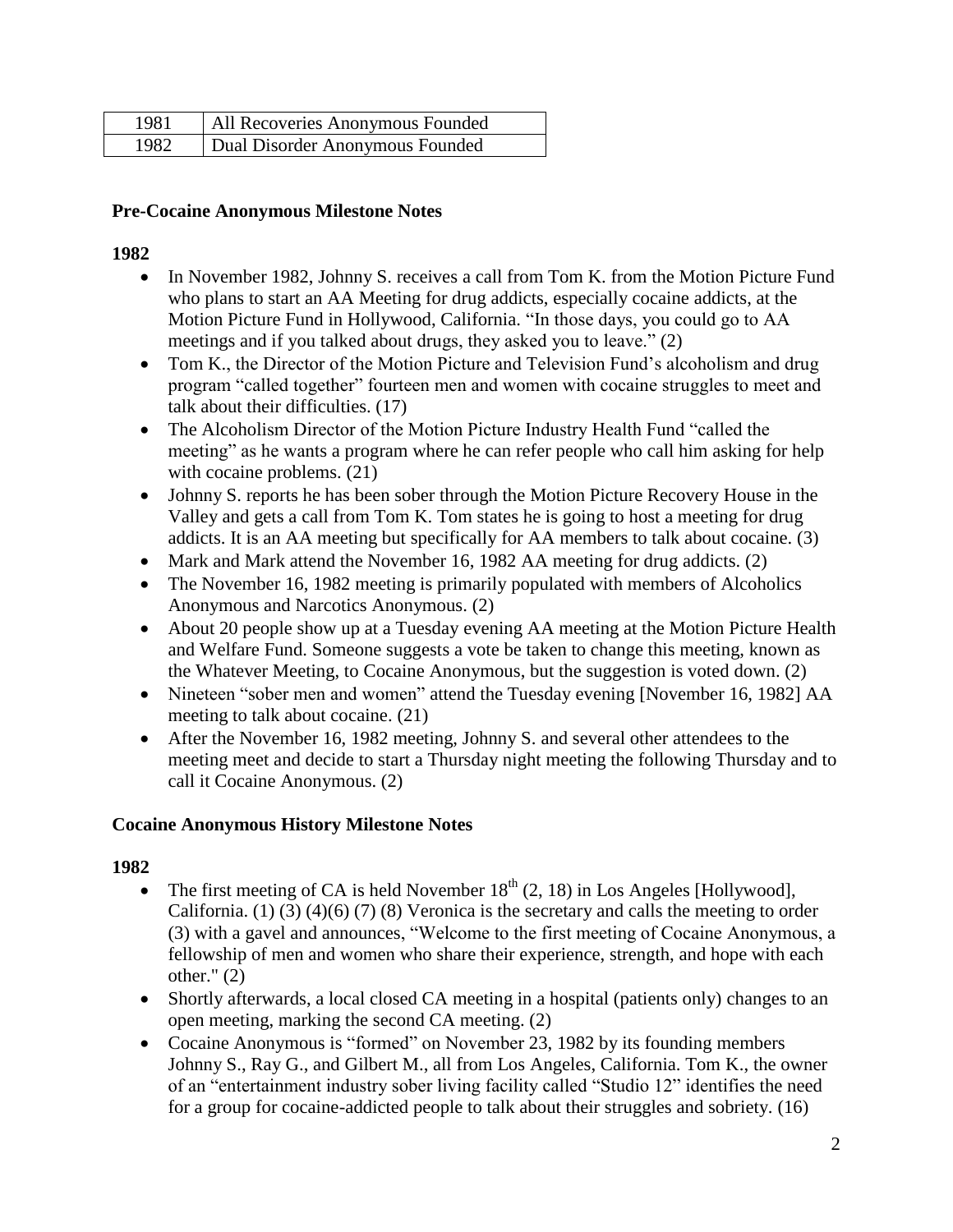- First words spoken at the first Cocaine Anonymous meeting are, "Welcome to the first meeting of Cocaine Anonymous, my name is . Are there any other addicts present?" (16). The number attending the first meeting has been variably reported as fourteen (17) and nineteen (38).
- An attendee of the November 16, 1982 meeting starts another CA meeting on Saturdays in the Valley. (21)
- A Hospital (21), Beverly Glen on La Brea, holds closed meetings on Wednesday nights only for patients, using the name, Cocaine Anonymous, but after the first November 1982 CA meeting took place, Beverly Glen opens up their meeting on Wednesdays for everyone. So, within a week of starting, there were two Cocaine Anonymous Meetings by the end of Nov. 1982. (3)
- Johhny S.: "We were getting a lot of abuse from members of the other fellowships and because they felt that we were, either they didn't want us in the meetings or they felt that we were starting something that we had no business starting or there was a lot of controversy in the very beginning." (2)
- Tom K., an AA member, is a "strong help" to the budding CA group. He helps find rooms for meetings, set up work committees and shows them how to do a directory and get things organized. (2)
- In the first year of CA, the fellowship exceeds 2,000 members. (8)

### **Late 1982 or Early1983**

 Ray G. is in charge of the Cocaine Anonymous phone number. It rings on an answering machine in a small Beverly Glen Hospital room and Ray G. returns all calls. The room and phone machine are provided by Beverly Glen Hospital. (3)

- CA sets up a hotline phone number during the first year. Ray G. manages the hotline for the first year. "If any of you called in the first year of existence of Cocaine Anonymous and talked to the man on the telephone, that was Ray. Ray took all the calls for the first…year of Cocaine Anonymous." (2)
- Ray G.: "I was sober seven months but I was running the hotline and I was still using." (2)
- The phone is "put in by the hospital." [Beverly Glen] The hospital paid for the phone. (2)
- Ray G.: "I didn't stay sober but I got into service work."  $(2)$
- Ray G.: In six or seven months' time, (May/June 1983) CA grows to about 33 meetings, all in the LA basin at the time. (3)
- Business meetings occur every Tuesday night at Johnny S.'s house (May/June 1983) to work on the format, steps, traditions, chips, and logo. Meetings go on for hours. (3)
- Ray G. and Johnny S. are overwhelmed with handling all the phone calls from people asking questions about how to start a new meeting (May/June 1983). (3)
- Johnny S. and Ray G. decide to have a retreat, a "mini-conference" to work specifically on CA business (May/June 1983). (3)
- Johnny S. and Ray G. receive a packet from Chicago with a suggested piece of literature which became CA's first piece of literature. It is titled, *To the Newcomer*, and is written by Chicago CA members. (Near end of 1983) [It is later re-named *Who's an Addict?*.] (3)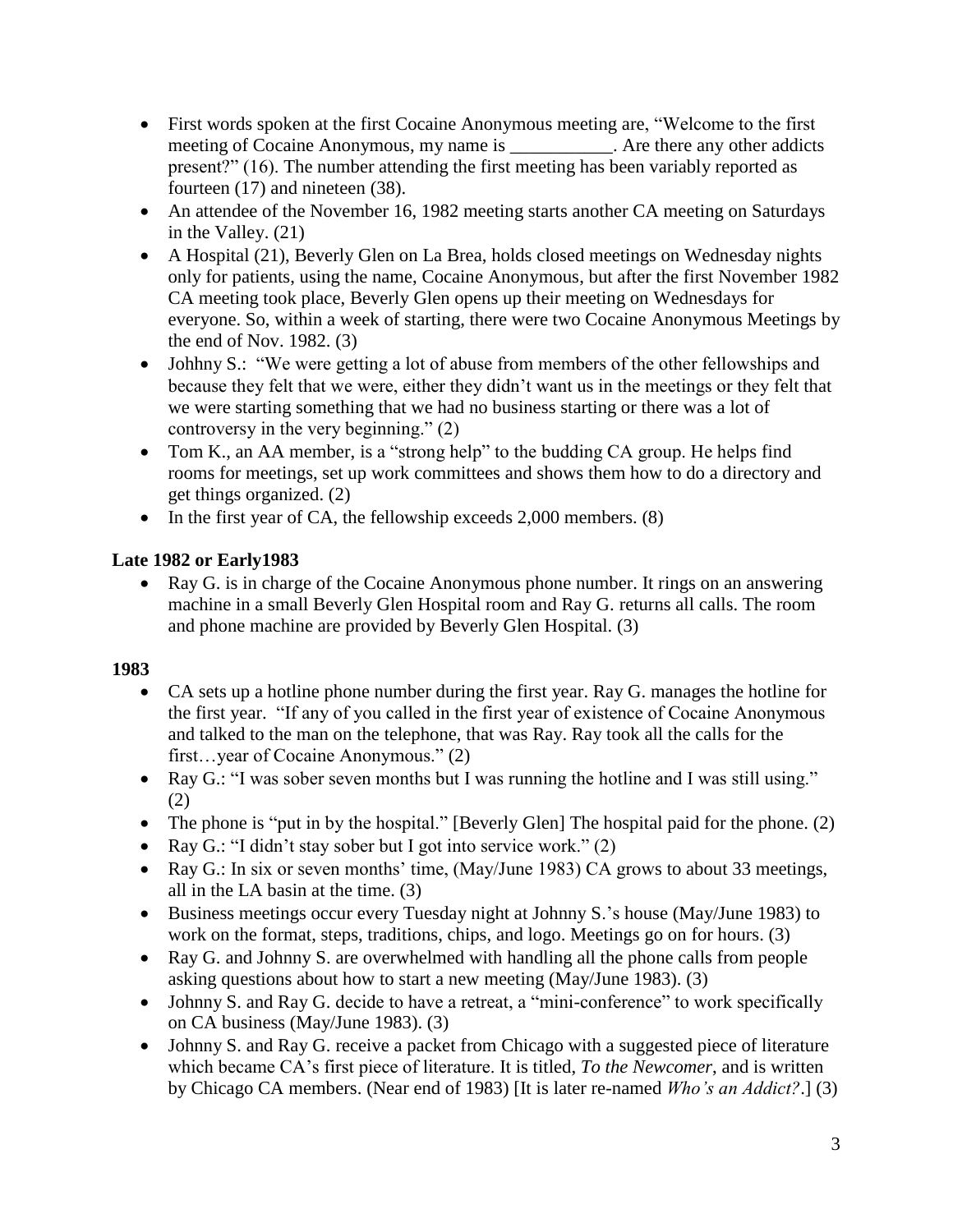- "Somebody brought back a pamphlet from Chicago (or maybe it was San Francisco, I don't know called *To the Newcomer* and that was CA's first pamphlet. We struggled and wrote *The First Thirty Days*." (21)
- Within the first year of CA, the Fellowship grows to 30 meetings. (27-statement believed to have been made by Johnny S.)

### **November 1983 to October 1984**

 Co-Anon is started by Johnny S.'s wife at the time. It is initially named Coc-Anon. Johnny S. reports his wife would get upset with him about having the meetings at their home all the time and Johnny S. suggests that CA needs a group like Al-Anon and that she should start it. Sometime during the second year of CA, she did. (3)

- Santa Cruz Sentinel publishes *Cocaine Anonymous just like Alcoholics Anonymous* (AP) article on January 3, 1984. (8)
- Los Angeles Times publishes *Cocaine Anonymous: 'After You Quit Cocaine, it's like being on a Roller Coaster'* article written by David Farrell on January 3, 1984. (23)
- Tom K, is referred to as the "founder" of CA and "a recovered alcoholic." (8)
- Tom K. reports that CA meetings in Hollywood and West Los Angeles have  $200+$ attendees each week. (8)
- Total number of members in Southern California has surpassed 2,000, according to Tom K. (January 3, 1984). (23)
- Tom K. reports CA groups are forming all over the US. "We have them from Yale to jail." (January 3, 2984) (23)
- CA has 27 weekly meetings in Los Angeles and Orange counties, with meetings at College Hospital in Cerritos, Cedars-Sinai Medical Center, CareUnit in Los Angeles, and Centinela Hospital in Inglewood (January 3, 1984). (23)
- After CA is established, Tom K. speaks with personnel directors at several studios and finds they are interested in spreading the word about cocaine addiction and CA. Those contacts help him disseminate over 25,000 "awareness kits" to studio employees, including the warning signs of drug and alcohol dependence and a helpline phone number (November 29, 1985). (17)
- Skip, a CA member, is quoted: "Two of the many things that gave impetus to CA was the death of John Belushi and Richard Pryor narrowly escaping incinerating himself. It was Pryor's accident that brought me around. I read it and said, 'My God. That could have been me.'" (November 29, 1985). (17)
- CA has over 2,000 members in Southern California (8)
- Within the first few months of operation, Cocaine Anonymous establishes 20+ meetings (November 19, 1985). (17)
- Beverly Glen Hospital holds a weekly Cocaine Anonymous meeting. (8)
- Dr. Murray Firestone is the Director of Beverly Glen Hospital, a treatment center that holds a weekly Cocaine Anonymous meeting (January 3, 1984). (23)
- Dr. Murray Firestone, Director of Beverly Glen Hospital says there are Cocaine Anonymous meetings seven nights a week in the area. (8)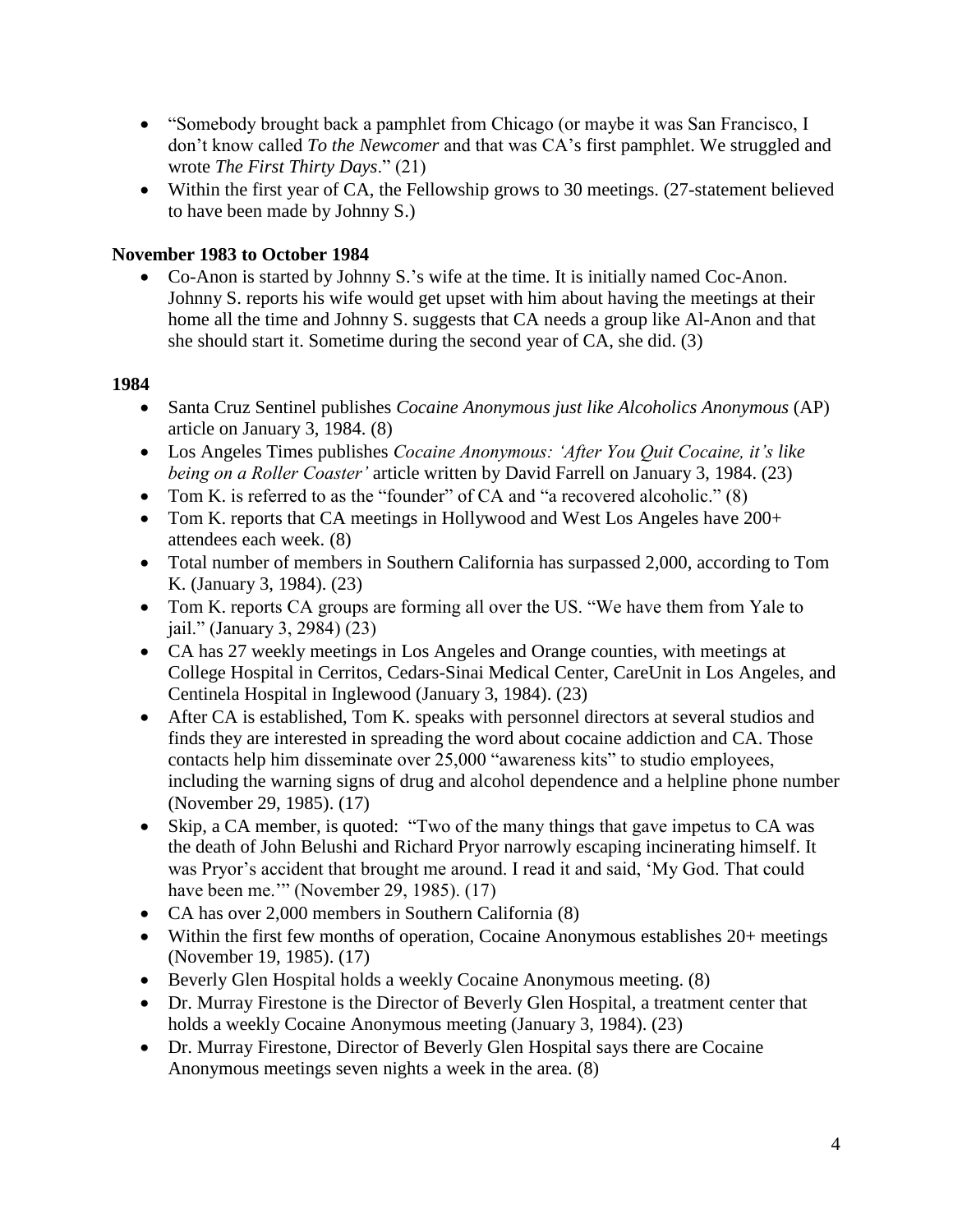- Dr. Ronald Siegel, a psychopharmacologist at the UCLA School of Medicine "estimates that there are 24 million cocaine users in the United States and less than 1% suffer a severe problem. He doesn't like patients to dwell on the painful problems of the past as they would in the Cocaine Anonymous program." (8)
- Dr. Ronald Siegel, a psychopharmacologist at the UCLA School of Medicine does not believe a group approach to cocaine difficulties is helpful (January 3, 1984). (23)
- Ray, a ceramic tile contractor, is reported as helping to "run Cocaine Anonymous" in an LA Times, January 3, 1984 article. (23)
- Ray G. is inspired to develop the CA World Service Organization "17 months" after CA began. (2)
- Ray G.: "In July of 1984, we decided to start a world service because it was getting overwhelming for LA to keep trying to build their fellowship and continue to keep in contact with other states who were calling in." (2) Before this, CA had once monthly GSO meetings and once weekly Board meetings. Ray claims they took AA's format and developed it into something that would work for CA. (2)
- The First CA World Service Meeting is July 25, 1984. (2)
- Willie O. is the first Chairman of CA World Service. (2)
- January 3, 1984, the *LA Times* publishes an article about Cocaine Anonymous in LA and lists their phone number--thanks to Tom K., who often helped with media issues. This particular article is "picked up" nationwide and people from all over the US began calling the CA number, many requesting CA starter kits. (2)
- In May 1984, 66 CA meetings existed in the US. Forty-four of them are in California. (2)
- Approximately May 1984, CA establishes an Institutional Committee to carry CA's message to hospitals and other major institutions. (17)
- At the first World Service Business Meeting and Convention in Santa Barbara in 1985, the first conference is scheduled, which is held in San Diego. (2)
- A steering committee is established, inviting CA members in Southern California to prepare incorporation papers for CA. Steering committee members decide that the first CA World Service Project will be a business meeting and convention to be held the next year (1985) in Santa Barbara. (3)
- On June 20, 1984, Attorney L.S. Van Landingham, Jr. of Cocaine Anonymous, Inc. Corporation, Texas Post Office Box 5487, Pasadena, Texas 77505 files to register the words, Cocaine Anonymous" with the United States Patent and Trademark Office. (13)

- First CA World Service Convention called "The Seaside Unity and Acceptance Convention" is held on May 3 in Santa Barbara, California at the Miramar Hotel. Attendees are asked to stand and say what state they are from and the following states reported: Alaska, Arizona, California, Connecticut, District of Columbia, Georgia, Hawaii, Illinois, Nevada, New Jersey, New York, Tennessee, Ohio, Texas, Virginia, Washington, and Wisconsin. At this meeting, the first three trustees of Cocaine Anonymous, Ray G., Johnny S., and Gil M. are selected. (3, 21, 27)
- The 1<sup>st</sup> World Services Conference is held in San Diego, California, February 7-9 [year] believed to be 1985]. Conference Committee Chairman Gil M. stressed it is not a convention but rather a business conference to deal with "immediate needs of the Fellowship" and form committees to establish future guidelines. (28)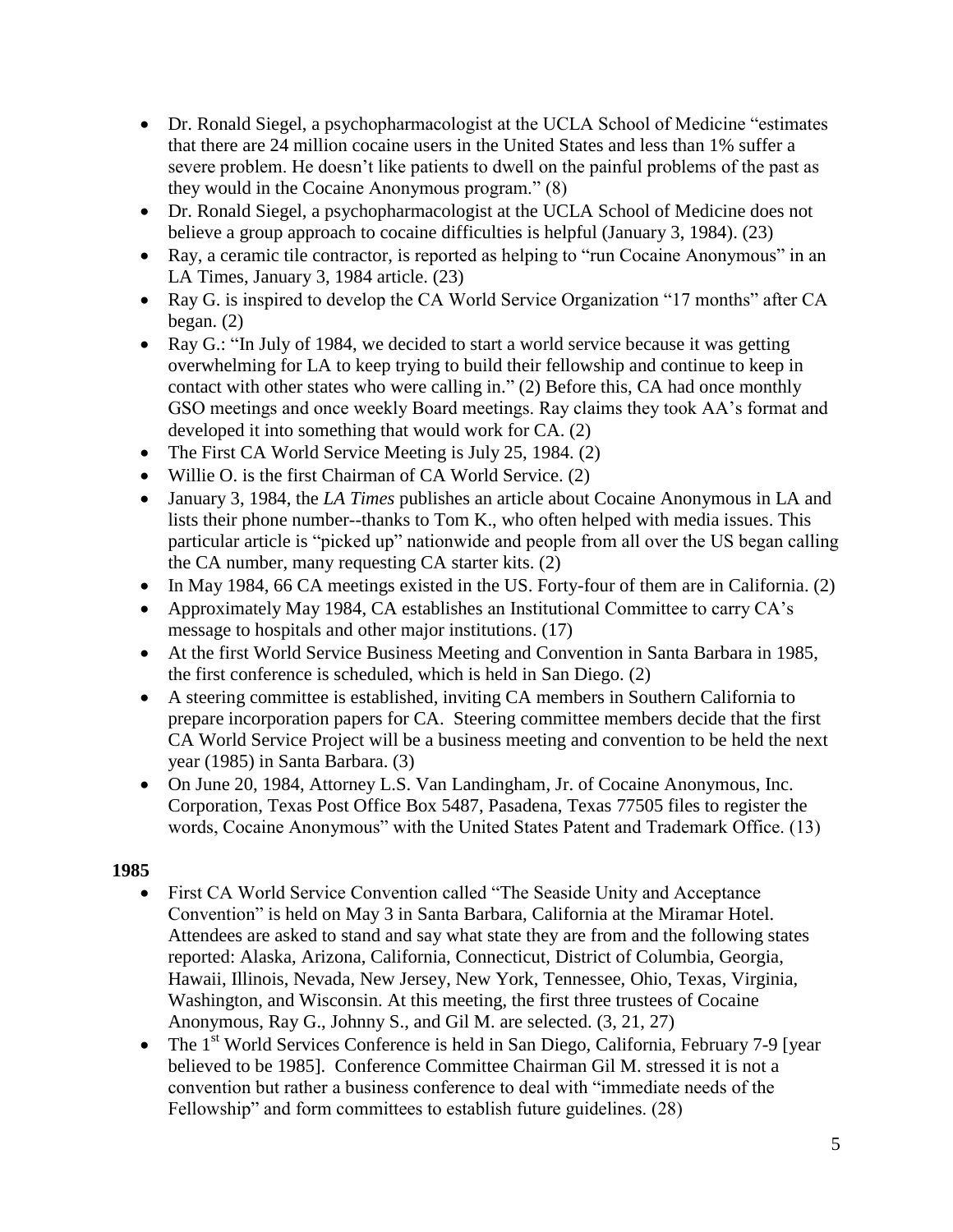- At the lst World Services Conference in San Diego, attendees discussed forming the following committees: Conference Committee, a By-Laws Committee, a Literature Committee, a Public Information Committee, and a committee to design and distribute a National Directory. An election of officers is planned to occur prior to the next conference (28)
- Johnny S. and his then-ex-wife, Jeannine D. spoke together at the First World Service Convention. (2)
- Fifty people at the conference represented 500 from all over the country. (1)
- "We decided together to start working more closely with the AA Service Manual because NA just didn't want anything to do with us. We called AA World Service and they said 'You're a cousin fellowship. You're not a brother fellowship. You're a cousin and we want you to get the addicts...We felt that NA had been very oppositional in their package that they tried to do it just different and different ain't always the best. So, we adopted this AA Service Manual to be our workbook. We started our own CA Guide for the working structure." (1)
- Worldwide, there are about 150 meetings in early 1985. At the Convention, 127 are identified. (1)
- On May 7, 1985, The Tribune in San Diego, California publishes the article, *Cocaine Anonymous—Group Offers Help for Addicts*, by Sue Rusche. (31)
- A People magazine article dated October 14, 1985, *Heather Thomas Emerges from the 'Private Hell' of Drug Addiction with the Help of her Therapist Mate* (written by Gioia Dilberto) reports that Heather Thomas' 34-year-old husband, Allan Rosenthal is a "cofounder of Cocaine Anonymous and a psychotherapist who specializes in treating patients with drug problems." Rosenthal reportedly works at "a series of drug clinics, including the well-known Beverly Glen," where he was the chief clinical therapist. (10)
- On August 20, 1985, the words, "Cocaine Anonymous" are formally registered by the United States Patent and Trademark Office to Attorney L.S. Van Landingham, Jr., Cocaine Anonymous, Inc. Corporation, Texas Post Office Box 5487, Pasadena, Texas, 77505. (13)
- Los Angeles Times publishes *Cocaine Highs Leaving Behind Social Hangover* written by Doug Brown on November 3, 1985. (25)
- Los Angeles Times publishes *Breaking Free of Cocaine's Hold: Support Group Helps Addicts Arrest Their Drug Habits* article written by Ben Irwin on November 29, 1985. (17)
- More than 2,000 CA members attend CA meetings within twenty states; there are 70 meetings a week in Los Angeles. (17)
- 25,000 CA members attend weekly meetings. (17)
- One CA meeting in Palm Springs, California has more than 700 attendees. (17)
- CA's Institutional Committee now dispatches a panel of speakers to more than 80 institutions a month in Los Angeles County. (17)
- Orange County, California has 20 chapters of CA. Although some of the chapters have just 10 members, others have over 100, says Jeff Fortuna, a professor of health education at Cal State Long Beach (November 3, 1985). (25)

### **November 1985 to November 1986**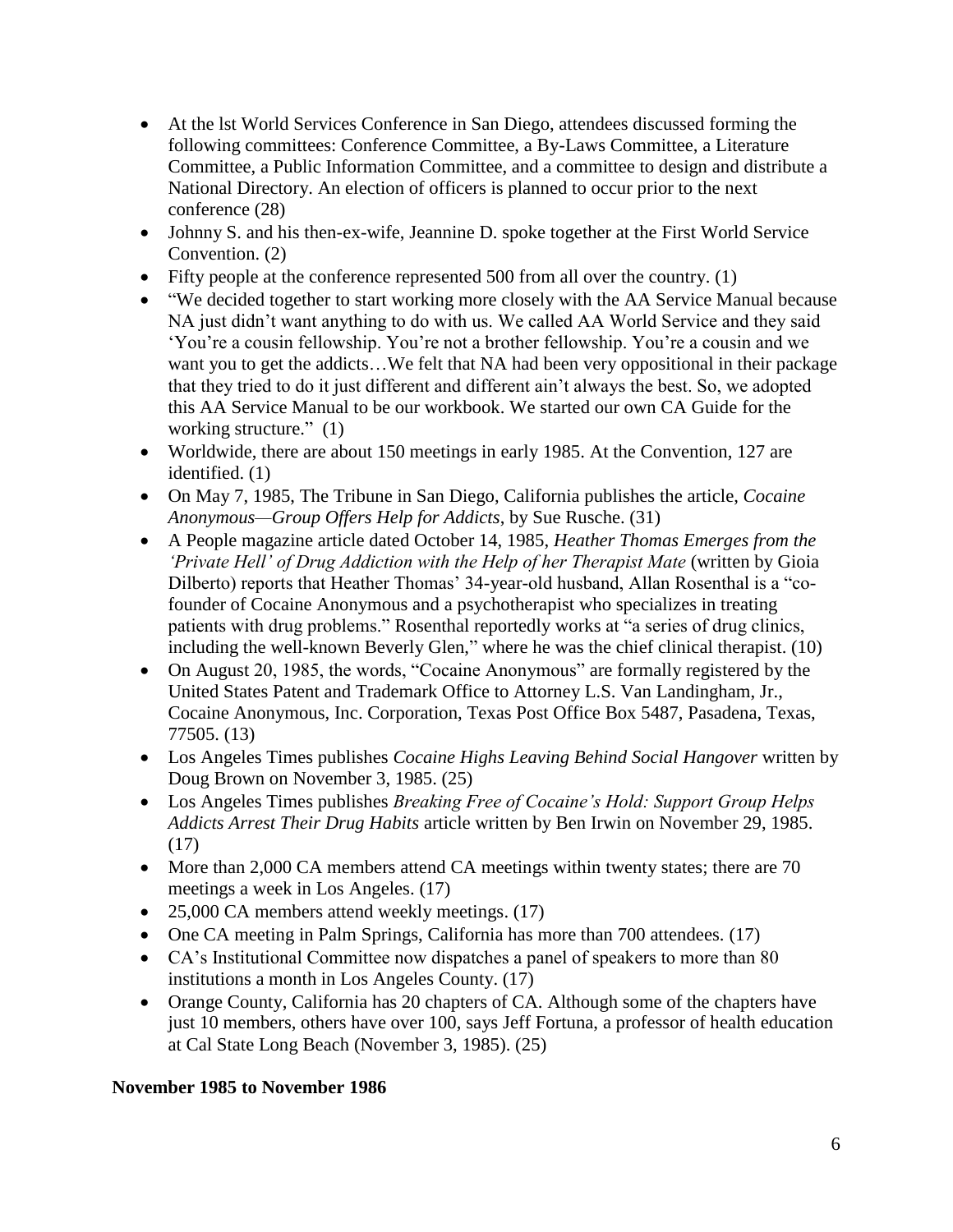CA spends thousands of dollars hiring a trademark attorney to federally trademark the name, Cocaine Anonymous. They had to "get it back" "because someone in Texas read an article about Cocaine Anonymous and went ahead and federally trademarked the name first." The Texas person depicts Cocaine Anonymous as a hospital. Eventually, CA paid over \$30,000 to trademark Cocaine Anonymous. (3)

- $\bullet$  The  $2^{nd}$  Annual World Services CA Convention is tentatively scheduled to be held in San Diego, California, on July 11-13. (28)
- CA has  $427$  meetings. (1)
- The first CA Conference, followed by the convention takes place [month inaudible] 4, 1986 in San Diego, California. (2)
- Johnny S. reports that at the First CA Convention in San Diego, "we fought like cats and dogs the first half-hour over important issues." (2)
- Northern California CA members come to the first CA Conference in San Diego all dressed in matching t-shirts. (2)
- An Associated Press article entitled, *Cocaine Anonymous Uses Proven Self-Help principles to Combat Addiction*, is published in the Providence Journal in Providence, Rhode Island on February 7, 1986. (31)
- Twenty people attend the first two meetings of Cocaine Anonymous at Mount Pleasant Hospital in Lynn, Massachusetts. (35)
- Cocaine Anonymous is reported in February 1986 to have more than 1,000 groups nationally. (35)
- Ray G. states, "We started having conferences, I think, every eight months. We'd have like 3 in 2 years and then, eventually, we decided that instead of having weekend conferences, we'd extend them out and make them longer and have them once a year and that's where we have slowly built to where we're at today." (2)
- Eight months after the First CA World Service Conference mentioned above, the first CA Conference business meeting takes place in San Diego, immediately followed by the first CA Convention. (3) At this conference, attendees want new trustees so they made up a list of possible trustees and present it to Ray G. and Johnny S. at the conference, and they interview those on the list at the conference and select trustees. (3)
- The word mark, "Cocaine Anonymous" and a typed drawing are filed for trademark at the United States Patent and Trademark Office on October 23, 1986 by Attorney Bernard R. Gans for Cocaine Anonymous World Services, Inc., Corporation California, 21720 S. Wilmington Avenue, Suite 304, Long Beach, California 90810. (14)
- Boston Globe publishes *Breaking the Habit; After Six Months of Staying Clean, a Member of Cocaine Anonymous Checks His Progress* by Carol Stocker on October 29, 1986. (31)
- Cocaine Anonymous' first Canadian Branch, CA Quebec, is established in Montreal in 1986. (32)
- CA Quebec reports 16 attendees at their first meeting in August 1986. (32)
- CA Quebec representative reports CA has 45 meetings a week in the Montreal area. (32)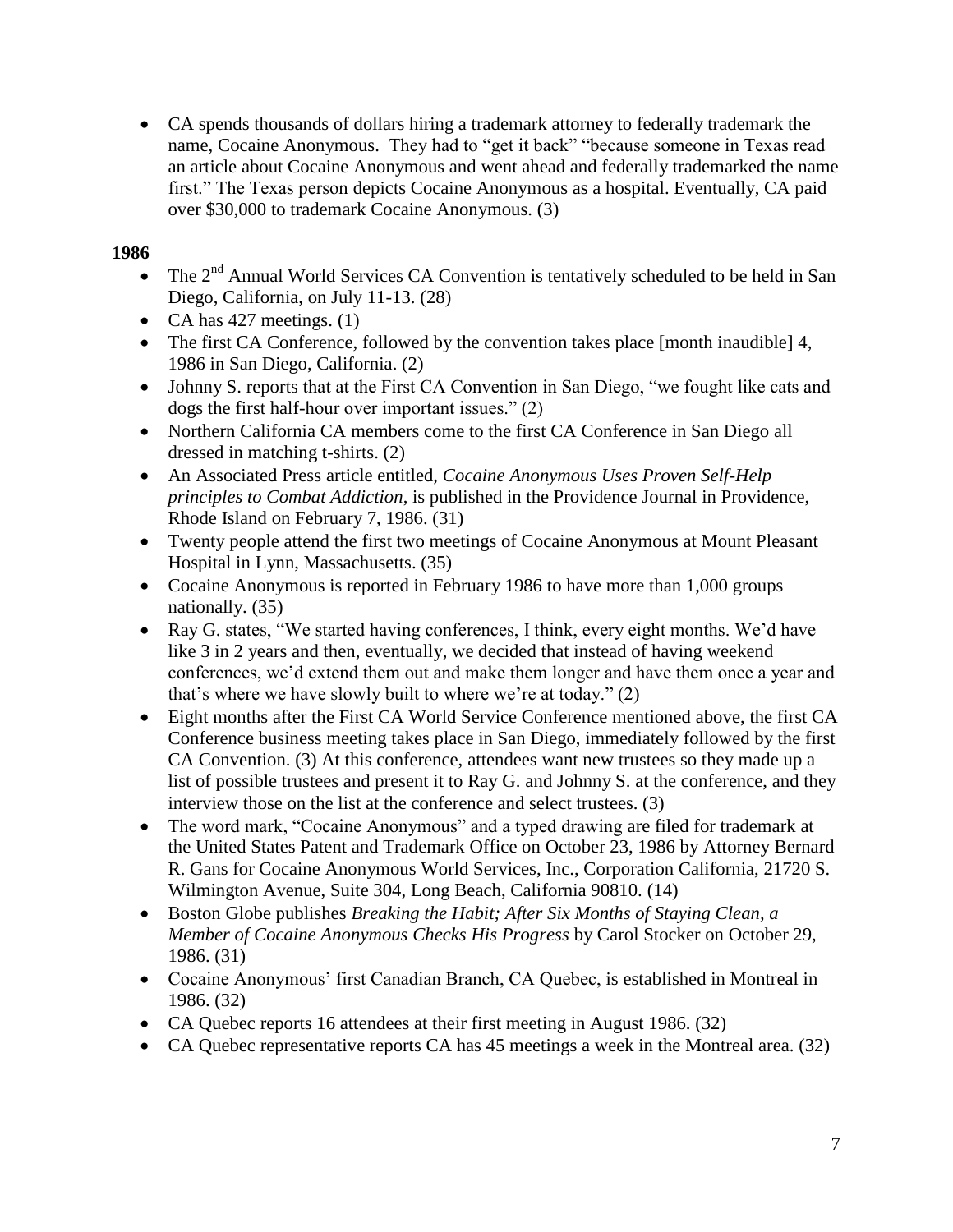- CA has  $776$  meetings. (1)
- The Ottawa Citizen in Ottawa, Ontario publishes *Cocaine Anonymous Aims to Form Group Here* on February 5, 1987 by Marjorie Gillies. (31)
- The Ottawa Citizen in Ottawa, Ontario publishes *Cocaine Anonymous Comes to Ottawa* by Marjorie Gillies on March 27, 1987. (31)
- Cocaine Anonymous in Ottawa, Ontario is reportedly started by "Greg." (33)
- The First Cocaine Anonymous meetings in Ottawa, Ontario takes place in March 1987 on Thursdays at 8 p.m. at McNabb Community Centre at 180 Percy Street, having 12 to 15 people in attendance each meeting. (33)
- Cocaine Anonymous in Ottawa, Ontario plans to establish a 24-hour answering service within a month of its start in March 1987. (33)
- Los Angeles Times publishes *Group Viewed as Mirror of Increase in Users; Cocaine Anonymous: A Growing Concern* article written by Heidi Evans on June 15, 1987. (24)
- The San Francisco Chronicle publishes an article, *Cocaine Anonymous Holding 3rd S.F. Convention*, on July 4, 1987; reports that 600 chapters of Cocaine Anonymous exist in 28 states and Canada. (38)
- Third annual national convention of Cocaine Anonymous is held in San Francisco, California on July 3, 4, and 5, 1987 at the Ramada Renaissance Hotel. (38)
- First CA Meeting in OK is on August 3, 1987. Within 45-60 days, there is a  $2<sup>nd</sup>$  meeting added. Both take place in Tulsa. From those groups, now there are four other groups in Tulsa. (1)
- Third World Service Conference is held in Woodland Hills, California. During this conference, the entire WSO Board walks out (12-16 members) as the structure that was going to be approved allowed only 5 members. The Chairman of the WSO Board had charged the entire conference on his credit card so when he walks out¸ he tells the hotel that the conference is done. Johnny S. reports the attendees really "rose to the occasion" and got busy electing new board members and a new chairman, Lionel B. (3)

# **1988**

• There are  $1,043$  known CA meetings.  $(1)$ 

- The Ottawa Citizen in Ottawa, Ontario publishes *Cocaine Anonymous; Self-Help Group Battles Ottawa's Number 1 Drug Problem* by Connie DeFalco on March 4, 1989. (31)
- "In September 1989, we started putting together a service structure in Oklahoma. We have a representative from each meeting so if there's 21 meetings, we get 21 people." (1)
- In November, 1989, there were 1,342 CA meetings worldwide with a number of those meetings in Canada with CA literature translated into French. (1)
- Oklahoma City's first CA meeting is held in January or February of 1989. (1)
- The Gazette in Montreal, Quebec publishes *Cocaine Anonymous Helps Addicts to Break the Grip of Their Drug Habit* by Mary Lamey on August 14, 1989. (31)
- Toronto Star in Toronto, Ontario publishes *Cocaine Anonymous Reveals Grim Tales* on August 17, 1989. (31)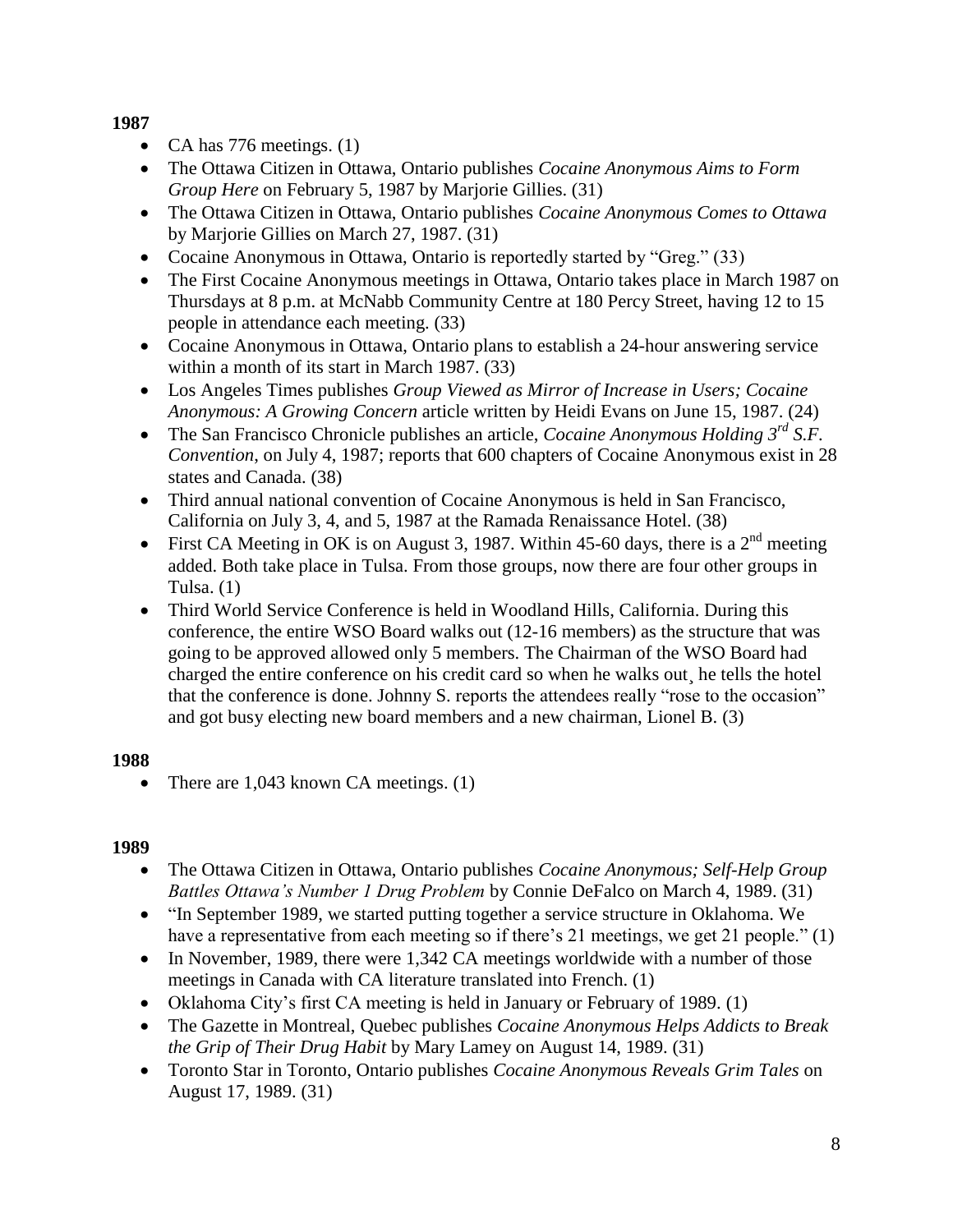- Picayune of New Orleans, Louisiana publishes *Recovering Addicts Succeed Day by Day* by James Hodge on September 18, 1989. (31)
- November 6, 1989 is the cancellation date of the words, Cocaine Anonymous, originally trademarked by Attorney L.S. Van Landingham, Jr. Cocaine Anonymous, Inc. Corporation, Texas Post Office Box 5487, Pasadena, Texas 77505. (13)

- As of January, 1990, the CA phone list in Oklahoma reaches nearly 300. (1)
- Omaha World Herald in Omaha, Nebraska publishes *Cocaine Anonymous* on January 24, 1990. (31)
- "Today, (February 10, 1990), we have 22 or 23 meetings in the Tulsa area and 3 meetings in Oklahoma City." (1)
- No CA World Service positions are paid except for a paid office worker. (1)
- It takes 4 or 5 years to actually own the name, Cocaine Anonymous. (1)
- Los Angeles Times in California publishes *Neglected Weapon in Drug War* by John J. Goldman and Lisa Romaine on April 6, 1990. (31)
- As of May 1990, CA has nearly 1,600 meetings in the US.  $(2)$
- On September 4, 1990, a word mark and typed drawing for "Cocaine Anonymous" is registered with the United States Patent and Trademark Office by Attorney Bernard R. Gans for Cocaine Anonymous World Services, Inc. Corporation California, 21720 S. Wilmington Avenue Site 304, Long Beach, California 90810. This trademark is still "live" and was renewed for a second time on September 3, 2010. (14)
- The Gazette in Montreal, Quebec publishes *The CA Solution; Cocaine Anonymous is Winning Converts Fast* by Cheryl Cornacchia on November 2, 1990. (31)

# **Mid-1991**

• Alan and Lisa start CA in England (reported by Johnny S. in 7-10-93 convention as beginning "about a year and a half ago.") (3)

- The Gazette in Montreal, Quebec publishes *Lust, Sobriety Topics at Cocaine Anonymous* by Lisa Fitterman on June 28, 1991. (31)
- The Gazette in Montreal, Quebec publishes *For Coke Addicts, Hell is that Thin White Line: Five Members of Cocaine Anonymous Talk About Their Salvation* by Lisa Fitterman on June 29, 1991. (31)
- The Gazette Telegraph, Colorado Springs Gazette publishes *Cocaine Anonymous Helps Addicts Get Off 'White Line'/Convention in Springs May Draw 250 People* on November 10, 1991. (31)
- The First Southwest Regional Unity Convention of Cocaine Anonymous is held at the Antlers Doubletree Hotel in Colorado Springs, Colorado on Sunday, November 10, 1991. (34)
- CA is reported to have 50,000 members nationwide. (34)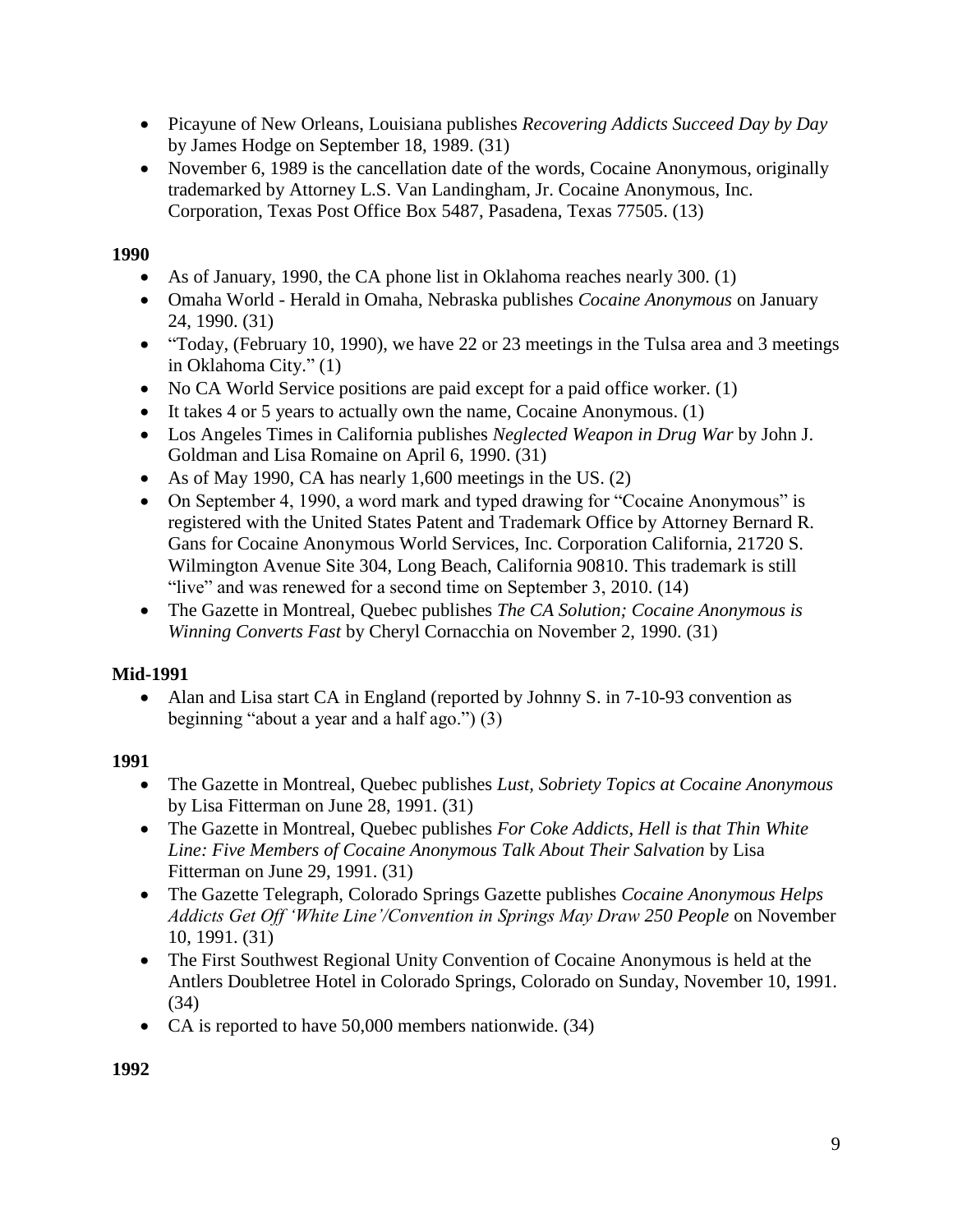- The first Cocaine Anonymous meeting in the United Kingdom takes place in January 1992. (15)
- An article in the Chicago Tribune (March 5, 1992) identifies Allan Rosenthal as a "founder of Cocaine Anonymous and a psychotherapist." (19)
- The Gazette in Montreal, Quebec publishes *Spreading the Word on Getting Straight; Cocaine Anonymous Delegates Carry the Message of Recovery* by Paul Waldie on May 24, 1992. (31)

- Cocaine Anonymous in the United Kingdom held their  $1<sup>st</sup>$  Birthday Convention: One Step at a Time on Saturday, January 16, 1993 at St. Luke's Hall on St. Luke's Street in Chelsea SW3. (20)
- England now (July) has 12 CA meetings weekly.  $(3)$
- CA's first book, *Hope, Faith and Courage: Stories from the Fellowship of Cocaine Anonymous* is published. (3, 27)
- The Cocaine Anonymous phone lines are located in and paid for by a local drug recovery hospital. (27)

### **1994**

- Cocaine Anonymous' first book, called, *Hope, Faith and Courage: Stories from the Fellowship of Cocaine Anonymous* is published. (5) (6) Although these sources list the date as 1994, the actual copyright date in the book is 1993. (27)
- There are two thousand CA meetings per week in U.S. and Canada. (4)
- "This was probably one of the biggest ones that ever helped us and it was from the LA Times but it was picked up nationwide and when these articles came out, we would get calls." Ray G. referring to an article in the LA Times dated January 3, 1984. (2) [Note: Likely "After You Quite Cocaine, It's Like Being on a Roller Coaster" by David Farrell]

### **1995**

- CA's website is created. (30)
- *Breaking the Drug Habit; Cocaine Anonymous Will Hold Convention in Bid to Reach More People* is published on August 9, 1995 in The Gazette in Montreal, Quebec by Helen Wong. (31)

### **1996**

- CA membership is estimated as 30,000 members in over 2,000 groups. (6)
- Picayune of New Orleans, Louisiana published *Addicts Steadied by Peer Group in Early Recovery* by Joan Treadway on May 12, 1996. (31)

- "Hope, Faith and Courage," CA's first online email meeting, begins. (30)
- Rocky Mountain News in Denver, Colorado publishes *Recovering Addicts Find Help Cocaine Anonymous Members Meeting to Share Their Support* by Hector Gutierrez on May 24, 1997. (31)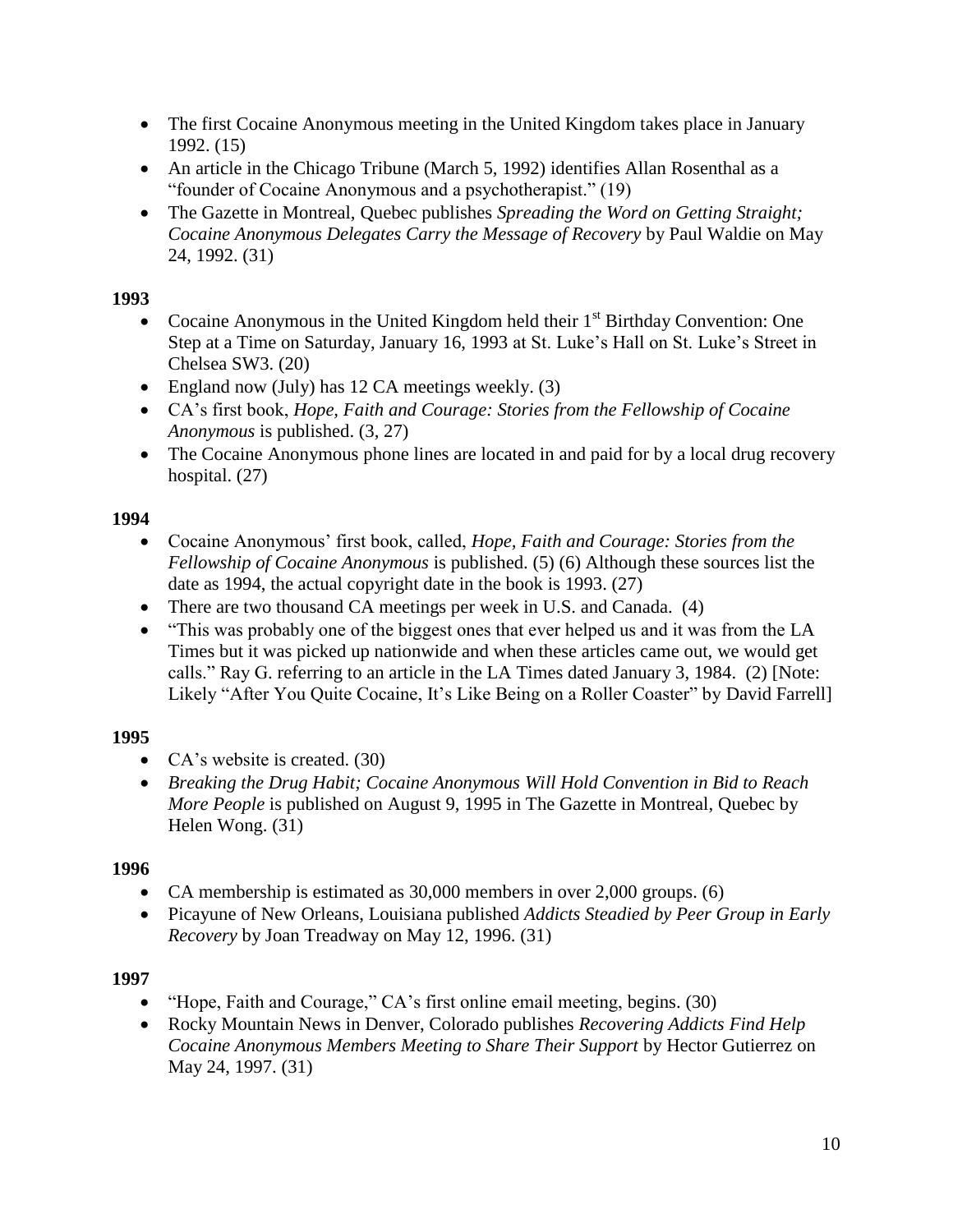The Gazette in Montreal, Quebec publishes *Help-Line Number for Cocaine Anonymous* on August 11, 1997. (31)

### **1999**

- Additional email meetings at the Cocaine Anonymous website are stared: "Sisters in Sobriety" and "The Study." All CA groups join together under ca-online.org. (30)
- One of the founders of Cocaine Anonymous, Johnny S., is found dead in his home on November 10, 1999. Saturday Night Live Cocaine Anonymous website reports: "At 7 p.m. Wednesday, November  $10^{th}$ , 1999, Patrick P. and Willie O. entered the residence of Johnny S. and found him dead." Johnny S. was then transported to the Los Angeles Coroners' Office and toxicology confirmed Johnny had ingested a lethal dose of Nembutal. The website also reports no other drugs were present in Johnny S.'s system and that the Medical Examiner termed the death a suicide. It is stated that Johnny suffered from clinical depression and recently experienced numerous life events that likely triggered his suicide, including Johnny S.'s girlfriend Anne C.'s miscarriage, a film that Johnny had hoped to direct fell through (his first as a director), a knee injury a few months' previous that had grown more painful and serious, his fears about his own financial insecurities, fears he may not be able to be as physically active, fears of being alone, and a recent change of his anti-depressant medication. (36) The Find A Grave website reports Jonathan Martin "Johnny" S.'s death as occurring on October 31, 1999 and pictures his gravestone, which indicates his birth as July 8, 1953 and his death as October 31, 1999. (37)

#### **2000**

- "At the CA World Service Conference of 2000, the Online Service Committee was granted "area" status making it the online equivalent of the traditional areas that make up the CA fellowship. In this way, [www.ca-online.org](http://www.ca-online.org/) became the Cocaine Anonymous Online Service Area." (30)
- The First Quarter 2000 *NewsGram*'s *A Note from the WSO*, reports that since their prior publication "one of the co-founders of Cocaine Anonymous, Johnny S., died." (9)
- In the First Quarter 2000 *NewsGram*, the 1<sup>st</sup> Ever Summer Rally is posted to take place in Port Coquitlam, British Columbia, Canada on June 23 and 24, 2000. (9)
- On May 25-29, 2000, the Sixteenth Annual Cocaine Anonymous World Service Convention, CAWS 2000, CA Comes of Age is held in Scottsdale Plaza Resort, Scottsdale, Arizona. (9)

**2001**

• An additional CA online meeting called, "There is a Solution" forms. (30)

### **2002**

• The CA online meeting, "Steps Online" is formed. (30)

### **2003**

 Buffalo News in Buffalo, New York publishes *Cocaine Anonymous Has New Home* on July 21, 2003. (31)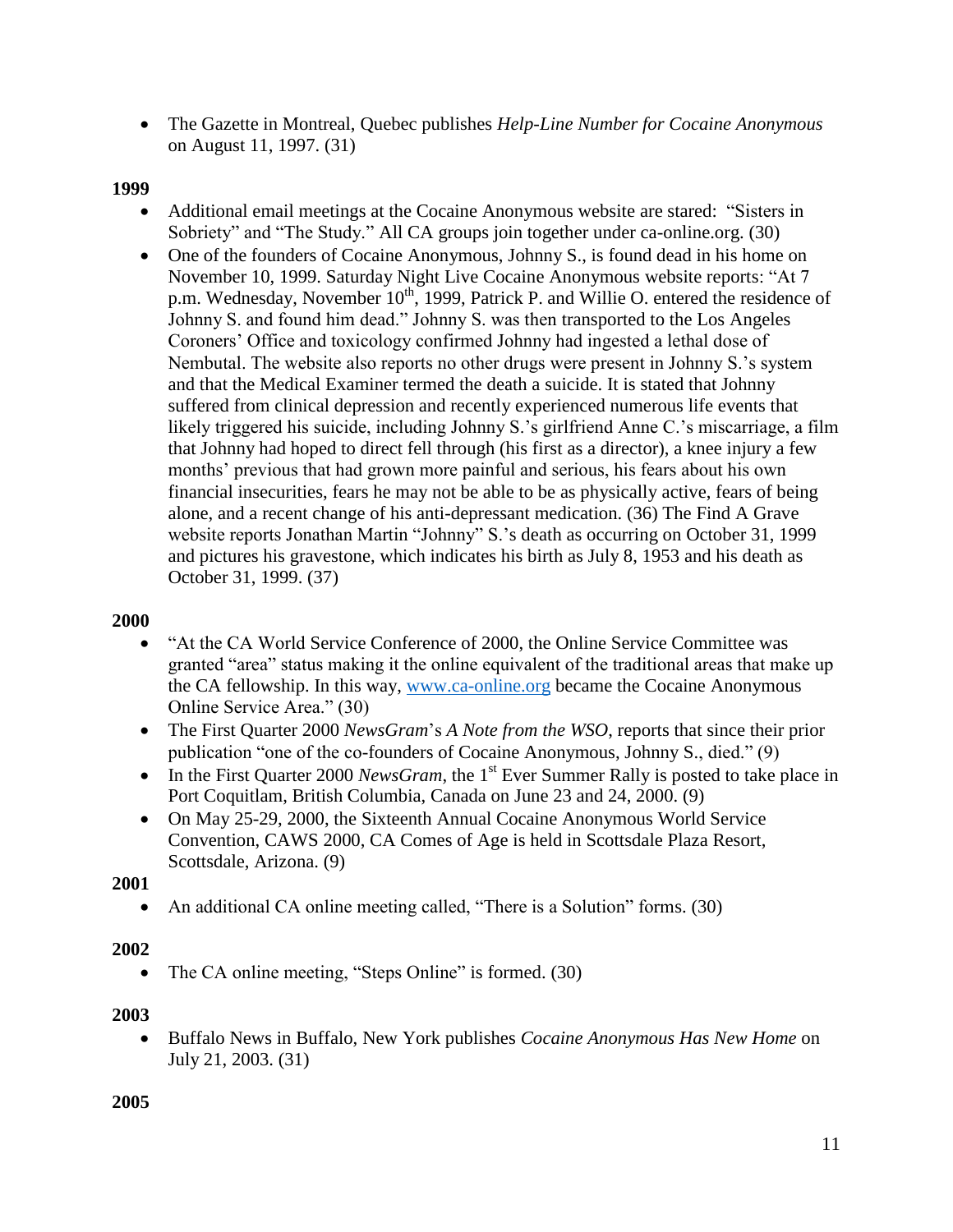- The Belfast Telegraph publishes *Cocaine Anonymous* by Ed Caesar on October 4, 2005. (31)
- The Independent in London, United Kingdom publishes *Health: Cocaine Anonymous: Not All Users can Afford to Go to Rehab. But There's Another Way and It's Never Been so Much in Demand. Ed Caesar Pulls up a Seat for an Addicts' Self-Help Session* by Ed Caesar on October 4, 2005. (31)
- The Independent in London, United Kingdom publishes *Health: Cocaine Anonymous— Cocaine: the Facts* by Louise Jack on October 4, 2005. (31)

- The Gazette in Montreal, Quebec publishes *Cocaine Anonymous Marks 20 Years of Helping Addicts Here Get Clean* by Anne Sutherland on November 24, 2006. (31)
- CA in Canada holds the  $20<sup>th</sup>$  Anniversary of CA Quebec at the Delta Hotel in Quebec on November 24-26, 2006. Expected attendance is 500 to 600. (32)

# **2007**

- There are "approximately 2,000 meetings all over the world."  $(7)$
- "The CA World Service Conference Public Information Committee, in conjunction with the CA World Service Office, along with Delegates and P.I.. Chairs…conducts a survey of the Fellowship during" 2007. (7)
- In 2007, over one-third of the CA fellowship surveyed are female. (7)
- In 2007, over 35% of CA members surveyed are ages  $35-44$  years old. (7)
- In 2007, 68% of CA members surveyed are white, 19% are African-American, and 6% are Latino. (7)
- "Almost 90%" of the CA members surveyed in 2007 report having used cocaine as their primary drug. (7)
- "Forty percent of respondents to the 2007 survey have two or more years of sobriety and over one in six has five or more years of sobriety. (7)
- Cocaine Anonymous World Services, Inc. publishes *Hope, Faith, & Courage, Volume II: Stories and Literature from the Fellowship of Cocaine Anonymous*. (31)

### **2008**

- Canada NewsWire in Ottawa publishes *Cocaine Anonymous of Quebec will Organize its Annual Convention at the Beginning of the Year* on January 15, 2008. (31)
- The Gazette in Montreal, Quebec publishes *Recovering Addicts Rejoice in Being Clean; Cocaine Anonymous Quebec Convention Offers Support, Workshops and Camaraderie* by Anne Sutherland on January 19, 2008. (31)
- In December, 2008, there are 155 CA meetings per week in England. (4)
- In December, 2008, there are 19 CA meetings per week occurred in Scotland. (4)

# **2009**

 Canada NewsWire publishes *Press Convocation: Convention of Cocaine Anonymous* on January 12, 13 & 14, 2009. (31)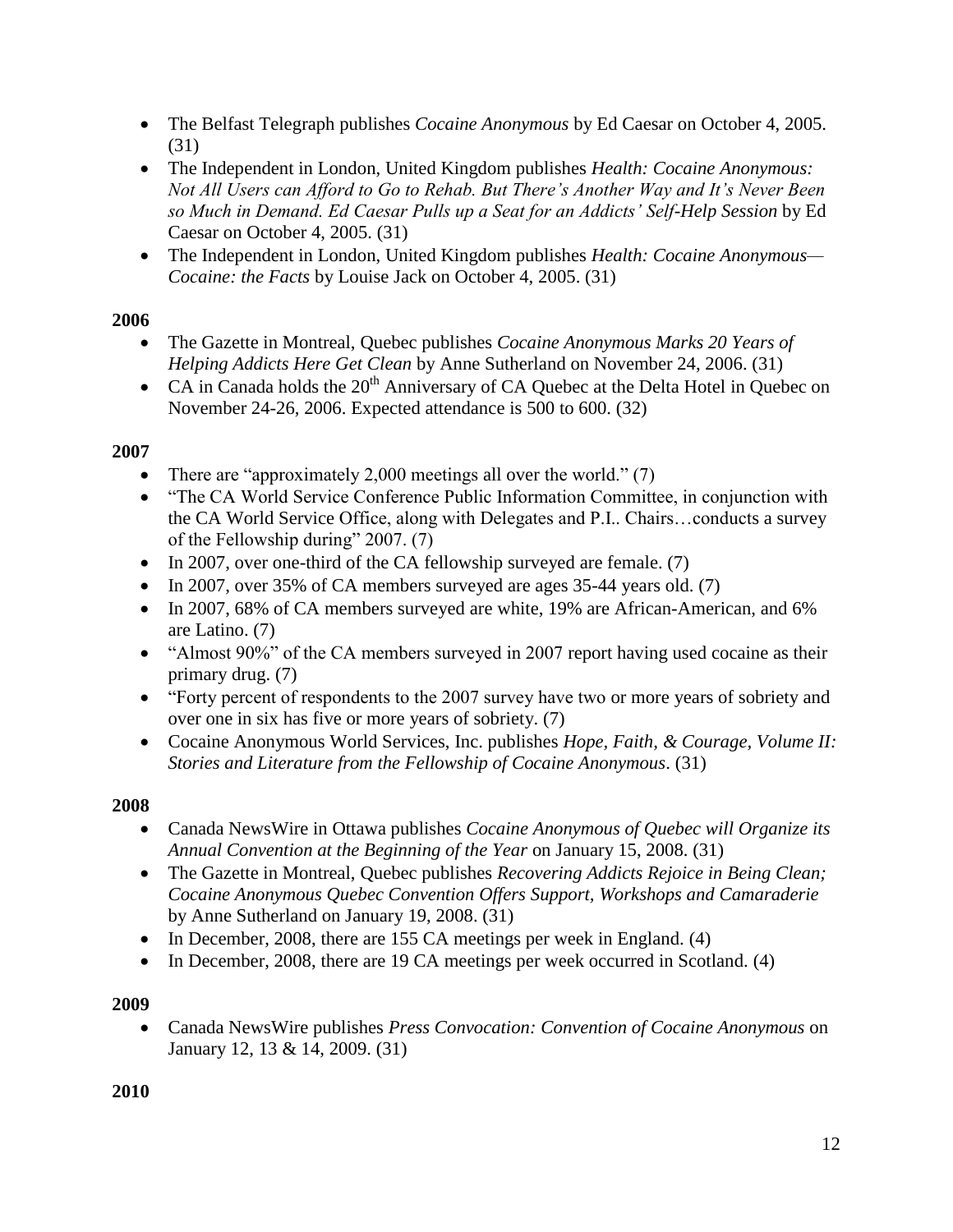- Cocaine Anonymous membership is estimated to be 48,000 members in over 7,000 groups.
- On CA's online website, voice meetings begin. (30)

- On January 10, 2011, Canada NewsWire in Ottawa publishes *Press Convocation – Cocaine Anonymous Quebec Area Anonymous*. (31)
- On January 13, 2011, Canada NewsWire in Ottawa publishes *Cocaine Anonymous Quebec Area 24th Bilingual Convention*. (31)

# **2012**

- Canada NewsWire in Ottawa publishes *Cocaine Anonymous-Press Conference* on January 12, 2012. (31)
- Canada NewsWire in Ottawa publishes *Cocaine Anonymous – Press Conference* on January 16, 2012. (31)

# **2013**

- Canada NewsWire in Ottawa *publishes Annual Convention – Cocaine Anonymous of Quebec* on January 16, 2013. (31)
- Canada NewsWire in Ottawa publishes *Annual Convention – Cocaine Anonymous of Quebec* on January 18, 2013. (31)

# **2014**

 Airdrie & Coatbridge Advertiser in Airdrie, United Kingdom publishes an article by Robert Fairnie entitled *I Owe My Life to Cocaine Anonymous: Drug Support Former Addict Praises Help Group* on December 10, 2014. (31)

#### $\bullet$ **2015**

 $\bullet$  31<sup>st</sup> CA World Service Convention: We Absolutely Insist on Enjoying Life, is scheduled for May 21-25, 2015 in Las Vegas, Nevada. (26)

### **Miscellaneous Notes with Years to be Identified**

- "One day we got a package from Chicago and Chicago [CA] had apparently worked on a piece of literature called, *To the Newcomer*, that they wanted to suggest that we adopt…it was magnificent." This is CA's first piece of literature. (2)
- First Co-Anon meeting is at Beverly Glenn Hospital, Conference Room 2, 8:00 p.m. to 9:30 p.m. on Wednesdays. In those days, it is called, 'Coc-Anon'." Johnny S.'s thenwife, Jeannine D. started Coc-Anon. (2)
- In the early days, members attending CA meetings quit cocaine but drink alcohol, smoke marijuana, or take pills. When told they "can't do that," the members challenged this and said, "where does it say we can't use other drugs?" So, Johnny S. and others decided to re-write into the literature that a desire for abstinence from "cocaine and all other mindaltering substances" is the requirement for membership. Johnny S. views this as a turning point within the history of CA. (2)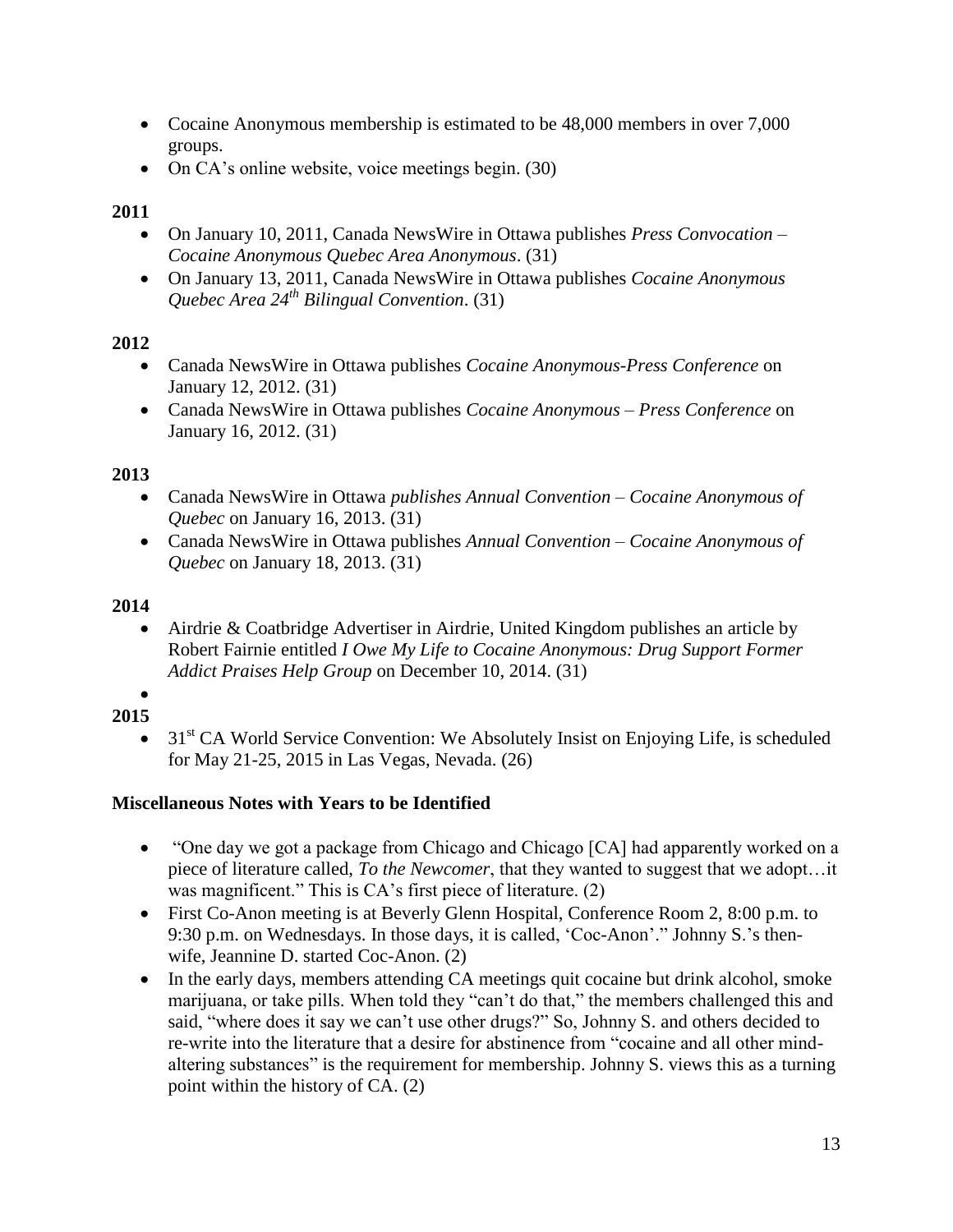- The first CA chips are little white squares and it is decided to change them as members had been known to use them to cut cocaine in the place of razors if they relapsed. (2)
- The First CA World Service Retreat is at St. Andrew's Priory, a Benedictine monk monastery. About 20 people attended it. (2)
- Lionel B. attended the First CA World Service Retreat. (Johnny S. 3) He brought jackets and coats in his car to the retreat because they often had an outdoor meeting in the cemetery at the priory. [It is assumed he lived locally and was able to do this for those who traveled some distance]. At one of their meetings in the cemetery, Lionel reached in his pocket and discovered a bag of cocaine. "The service structure could have been blown apart in about 20 seconds and what was funny was no one knew what to do. We all froze and we're all looking at Lionel with his bag and we had to like get together and make a decision. We decided selling it was out of the question and what we decided to do was the only thing we could do, which was to let go absolutely and Lionel turned around and a wind came up and Lionel turned around, grabbed the bottom of the bag and waved it in the wind and all of a sudden, this white powder just flew over the desert and it was the most amazing experience because the service structure of world service had to surrender together, you know, and it was a magnificent moment." (Johnny S., 2)
- In the beginning, each area's CA group has their own logo. It is decided CA should have just one logo for all CAs so they (Johnny S. and others) came up with the words, "hope, faith, and willingness" to put on the chips but "willingness" was too long. So, Johnny S. had been watching a lot of shows about John Kennedy where the word "courage" often arose and he decided to replace "willingness" with "courage" because "when you come to Cocaine Anonymous, you don't have much hope and you don't have much faith but what you have is a little ounce of courage, a little ounce of courage to get you through that door, to pick up that phone and that little ounce of courage turns into a little hope. If you work the steps of Cocaine Anonymous, that little ounce of hope turns into a lot of faith and so we ended up using the word there." (Johnny S., 2)
- Fifth meeting started in California is a Step Study on Mondays on Melrose. Johnny S. and Ray G. first met at one such meeting. (3)
- At the first business meeting, Ray G.—Office Manager (3), Johnny S. —Vice Chair, Gil \_? —is elected Chairman of Cocaine Anonymous (Johnny S. -3). Also in attendance, Ken—Public Relations and Charlie—Secretary (3).
- CA included the AA Whatever Meeting in their CA Meeting Directory because that meeting (the original Thursday night AA meeting) had the most attendees. Johnny S. referred to the decision to include this meeting in their directory as "our first tradition break." ( 3) At one time, the Whatever Meeting is listed in the CA meeting directory and the AA meeting directory at the same time. Attendees for this meeting often reached over 150. (Anonymous-21)
- According to Ray G., the second piece of CA literature developed is *The First Thirty Days*. (3)
- First daytime CA meeting is at the Kaufman and Broad building in Culver City and had about 30 members who were primarily unemployed. Johnny S. is the secretary of this meeting. They had a phone list and Johnny S. reports in this History Talk that "years later, we found the list and, of those thirty members, 28 were still sober, and still members of this fellowship." (3)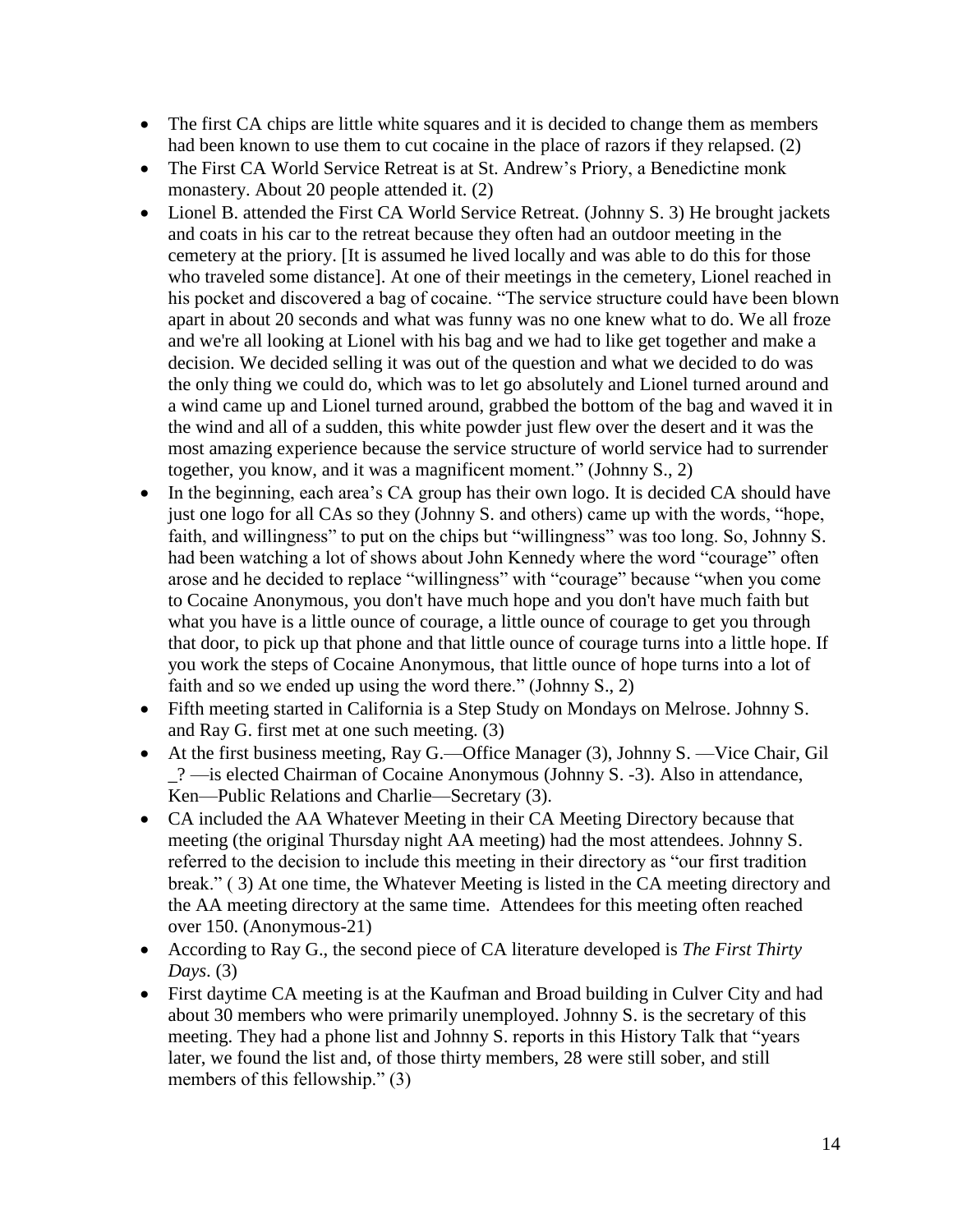- First nighttime meeting, the first late-night meeting is at Uncle John's Pancake House in Santa Monica, California. The first late-night meeting had 65 attendees. Johnny S. reports that while he was cleaning up after the first meeting, a radio was on and broadcast that the "American Medical Association had just come to the conclusion that cocaine can be addictive." (3)
- The following information excerpts are drawn from Allan Rosenthal, M.A., MFT's website homepage copyright 2015: Rosenthal "has been in private practice for over 20 years…he is the founder of Cocaine Anonymous." (11)
- Cocaine Addicts Anonymous (CAA) is founded in July 2009 due to some Cocaine Anonymous members in England disagreeing with CA's premise that "meetings must be open to anybody with a desire to stop using any mind-altering substance." Those members believe that "identification (with cocaine addiction specifically) is paramount." Those members also believe that "only a cocaine addict can help another cocaine addict." Therefore, they splintered off. (12)

\_\_\_\_\_\_\_\_\_\_\_\_\_\_\_\_\_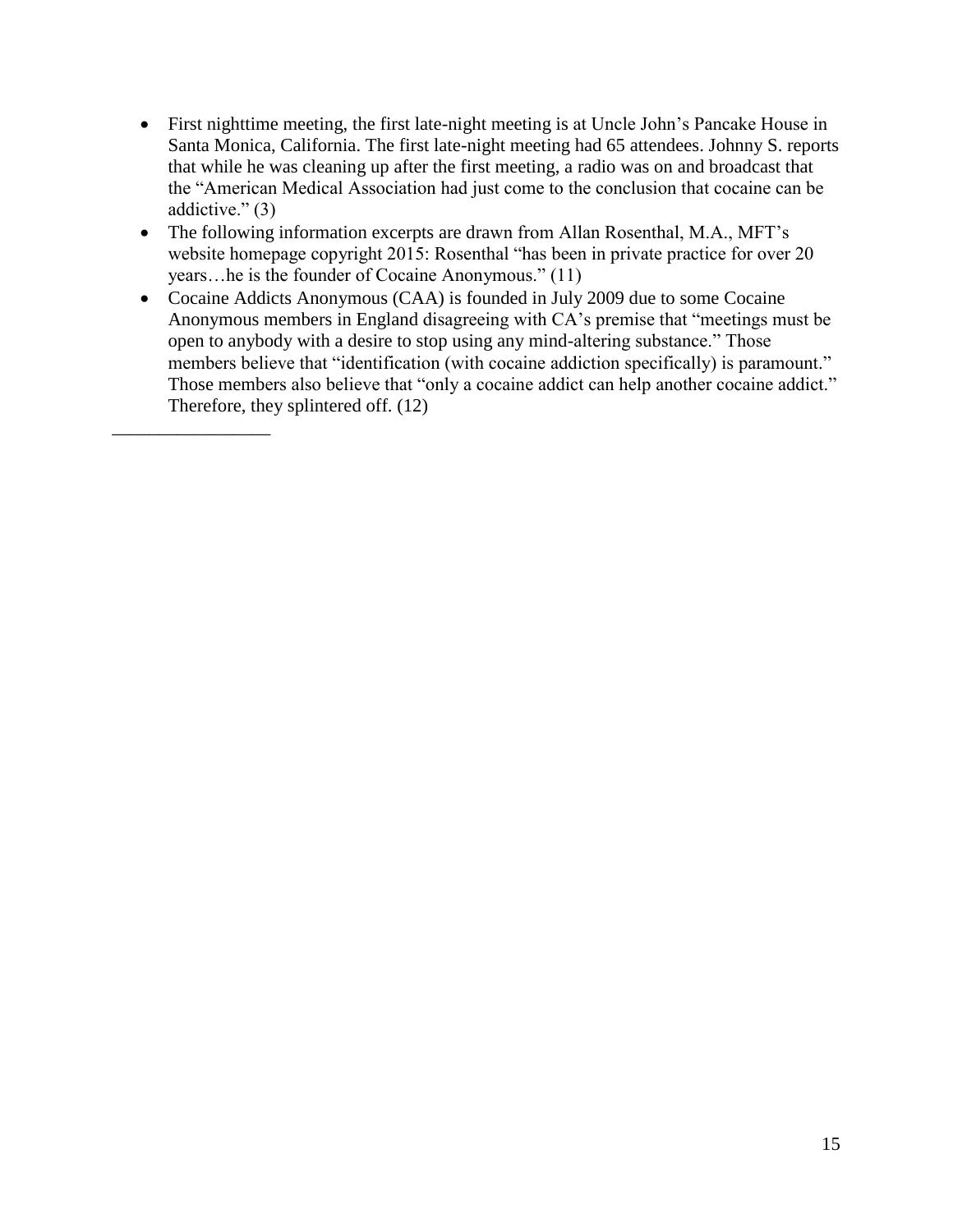**Acknowledgement**: Support for this work is provided by the Great Lakes Addiction Technology Transfer Center (ATTC) through a cooperative agreement from the Substance Abuse and Mental Health Services Administration (SAMHSA) Center for Substance Abuse Treatment (CSAT). The opinions expressed herein are the view of the authors and do not reflect the official position of the Department of Health and Human Services (DHHS), SAMHSA, or CSAT.

#### **CA History Project References**

- 1.S., H. Lee, & P., Chris. (Speakers). (1990). *CA History & Traditions with H. Lee S. & Chris P 2-10-90 First Oklahoma CA Convention—Tulsa* (Cassette Recording No. 10458). Phoenix, Arizona: Coast to Coast.
- 2.S., Johnny, S. & G., Ray. (Speakers). (1990). *History of CA with Johnny S. & Ray G. 5-26-90 6 th CA World Service Convention—Phoenix, AZ* (Cassette Recording No. 10525). Phoenix, Arizona: Coast to Coast.
- 3.S., Johnny, S. & G., Ray (Speakers). (1993). *History of CA with Johnny S. and Ray G., 7- 10-1993 7th Arizona CA Convention—Scottsdale, AZ* (Cassette Recording No. 13043). Phoenix, Arizona: Coast to Coast.
- 4*.C.A. Fact Files*. (2010). Retrieved March 5, 2015 from Cocaine Anonymous website, [www.ca.org/pubinfo.html.](http://www.ca.org/pubinfo.html)
- 5*.CA Literature.* (2010). Retrieved March 5, 2015 from Cocaine Anonymous website, [www.ca.org/literature/hfc.html.](http://www.ca.org/literature/hfc.html)
- 6*.Cocaine Anonymous.* (2010). Retrieved March 5, 2015 from Cocaine Anonymous website, [www.ca.org.](http://www.ca.org/)
- 7.Cocaine Anonymous World Services Office, Inc. (2008). *Cocaine Anonymous Public Information Fact File.* Cocaine Anonymous, Los Angeles, California.
- 8.Cocaine Anonymous just like Alcoholics Anonymous. (1984, January 3). *Santa Cruz Sentinel*, p. 11.
- 9.A Note from the WSO. (2000, First Quarter). *CA News Gram, 14:1*, p. 2.
- 10.Diliberto, Gioia. (1985, October 14). *Heather Thomas Emerges from the 'Private Hell' of Drug Addiction with the Help of her Therapist Mate*, 23:16, pp. unknown.
- 11.Rosenthal, Allan. (2015). *Allan Rosenthal Home Page*. Retrieved March 5, 2015 from Allan Rosenthal website,<http://allanrosenthal.com/> .
- 12.How and Why CAA Started. (2010). Retrieved March 5, 2015 from Cocaine Addicts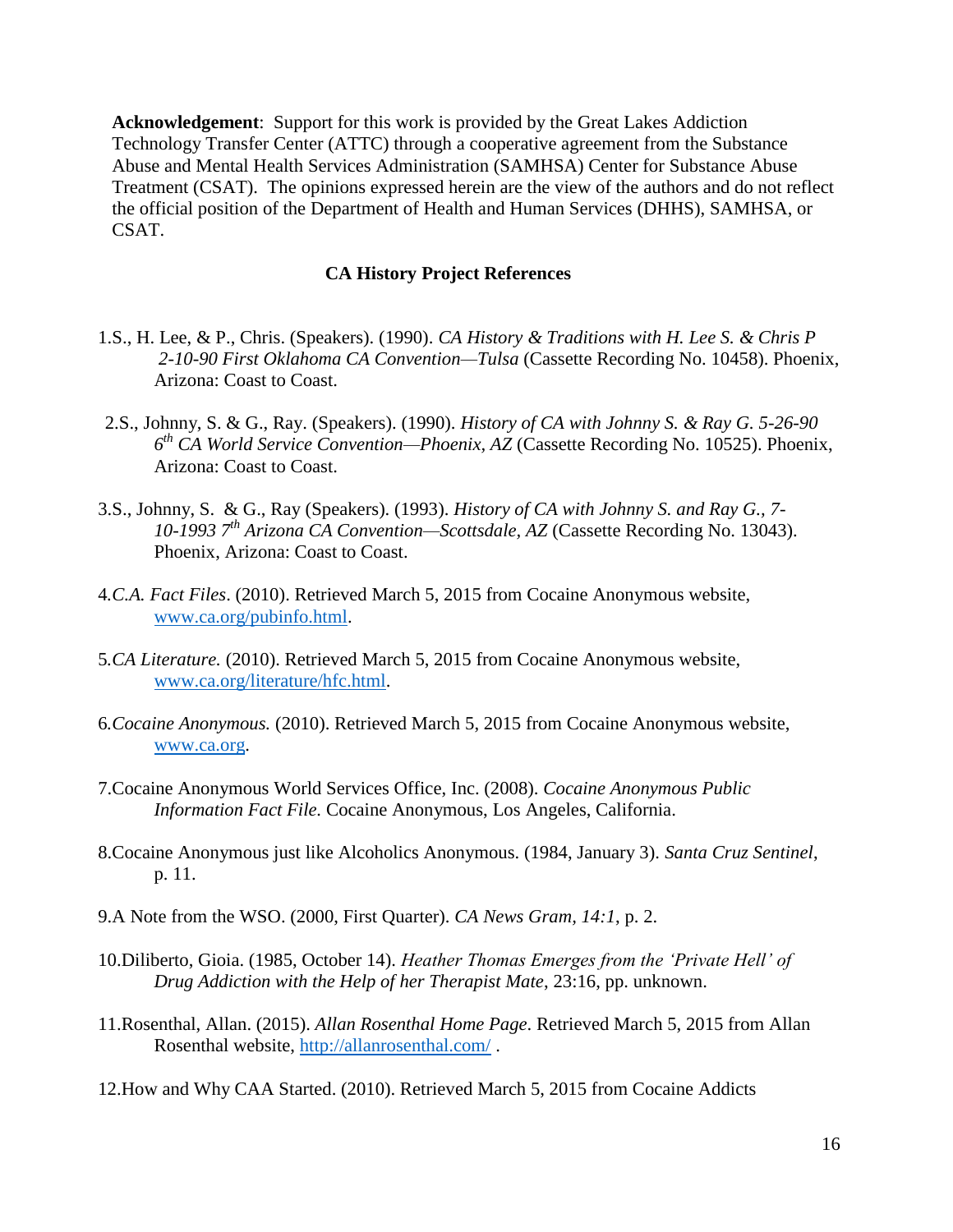Anonymous website, [www.cocaineaddictsanonymous.com/how-and-why-caa-started.html](http://www.cocaineaddictsanonymous.com/how-and-why-caa-started.html) .

13.United States Patent and Trademark Office. (August 20, 1985). Typed Drawing Trademark Form. (Registration No. 1355926). Retrieved on May 1, 2015 from <http://tmsearch.uspto.gov/bin/showfield?f=doc&state=4804:j1kp8r.2.2>.

- 14.United States Patent and Trademark Office. (September 4, 1990). Typed Drawing Trademark Form. (Registration No. 1612405). Retrieved on May 1, 2015 from <http://tmsearch.uspto.gov/bin/showfield?f=doc&state=4804:j1kp8r.2.1>.
- 15.*Cocaine Anonymous Archives UK*. (1996-2015). Retrieved May 2, 2015 from Cocaine Anonymous UK website,<http://www.cauk.org.uk/Archives.html> .
- 16.Sayers, Andrew. (2009). An anonymous group for cocaine addiction treatment. Retrieved May 2, 2015, from Go Articles website, [http://goarticles.com/article/An-Anonymous-](http://goarticles.com/article/An-Anonymous-%09Group-For-Cocaine-Addiction-Treatment/1766109/)[Group-For-Cocaine-Addiction-Treatment/1766109/](http://goarticles.com/article/An-Anonymous-%09Group-For-Cocaine-Addiction-Treatment/1766109/) .
- 17.Irwin, Ben. (1985, November 29). Breaking free of cocaine's hold: Support group helps addicts arrest their drug habits. *Los Angeles Times*. Retrieved May 2, 2015 from [http://articles.latimes.com/.](http://articles.latimes.com/)
- 18. P., Tom. (2010). Happy 28<sup>th</sup> birthday Cocaine Anonymous! *NewsGram, Fourth Ouarter 2010* (27:3). Retrieved May 2, 2015 from [http://www.ca.org/newsgram/4\\_2010\\_Newsgram.pdf](http://www.ca.org/newsgram/4_2010_Newsgram.pdf) .
- 19.Casuso, Jorge (1992, March 5). Learning to say no on film. *Chicago Tribune*. Retrieved May 4, 2015 from [http://www.chicagotribune.com](http://www.chicagotribune.com/) .
- 20.Cocaine Anonymous UK Archives. (1993). *One step at a time: 1st birthday convention Saturday, January 16, 1993*. Poster retrieved May 5, 2015 from Cocaine Anonymous UK website at [http://www.cauk.org.uk/Archives/Images/artefacts/First%20Birthday%20Convention.jpg.](http://www.cauk.org.uk/Archives/Images/artefacts/First%20Birthday%20Convention.jpg)
- 21.A funny thing happened on the way to AA. *The Connection* (1:1). (n.d.-[is likely 1985]). Retrieved May 5, 2015 from [http://www.ca-texas.org/Docs/The\\_Connection\\_1985.pdf](http://www.ca-texas.org/Docs/The_Connection_1985.pdf) .
- 22."Cocaine Anonymous, may I help you?" *The Connection* (1:1). (n.d-[is likely 1985]). Retrieved May 5, 2015 from [http://www.ca-texas.org/Docs/T.he\\_Connection\\_1985.pdf](http://www.ca-texas.org/Docs/T.he_Connection_1985.pdf).
- 23.Ferrell, David. (1984, January 3). Cocaine Anonymous: After you quit cocaine, it's like being on a roller coaster. *Los Angeles Times.* Retrieved May 5, 2015 from <http://articles.latimes.com/> .
- 24.Evans, Heidi. (1987, June 15). Group viewed as mirror of increase in users; Cocaine Anonymous: A growing concern. Los Angeles Times. Retrieved May 5, 2015 from <http://articles.latimes.com/> .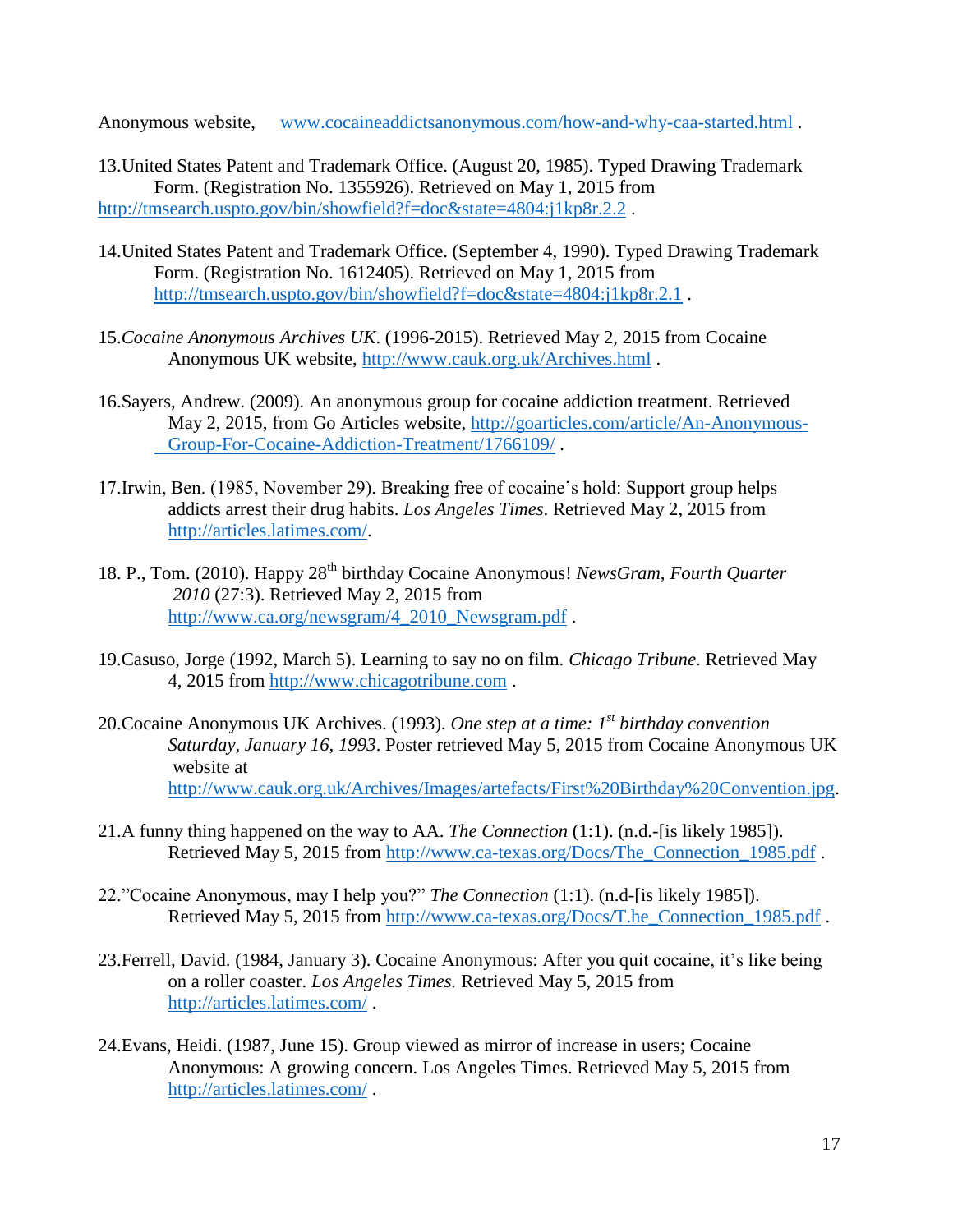- 25.Brown, Doug. (1985, November 3). Cocaine highs leaving behind social hangover. *Los Angeles Times*. Retrieved May 5, 2015 from<http://articles.latimes.com/> .
- 26. P., Frank. (2014). Meet your new trustees World Service Office Trustee. *NewsGram 4th Quarter 2014* (32:4). Retrieved May 5, 2015 from [http://www.ca.org/newsgram/4\\_2014\\_Newsgram.pdf](http://www.ca.org/newsgram/4_2014_Newsgram.pdf).
- 27. Cocaine Anonymous. (1993). *Hope, Faith & Courage: Stories from the fellowship of Cocaine Anonymous*. Los Angeles, California: Cocaine Anonymous World Services Inc.
- 28.World Service conference Seeks unity nationwide. (n.d.-[is likely 1985]). *The Connection* (1:1). Retrieved May 5, 2015 from [http://www.ca-texas.org/Docs/The\\_Connection\\_1985.pdf](http://www.ca-texas.org/Docs/The_Connection_1985.pdf).
- 29.F., Alan. (1992). *Recovery in London*. Cocaine Anonymous United Kingdom website. Retrieved May 11, 2015 from [http://www.cauk.org.uk/Archives/Images/artefacts/CA%20in%20the%20UK%20begins.](http://www.cauk.org.uk/Archives/Images/artefacts/CA%20in%20the%20UK%20begins.%09pdf) [pdf](http://www.cauk.org.uk/Archives/Images/artefacts/CA%20in%20the%20UK%20begins.%09pdf) . Originally published in *Newsgram* (1992) (5:2).
- 30.Cocaine Anonymous Online. (2011-2015). *History*. Retrieved May 11, 2015 from <http://www.ca-online.org/online-service-area/> .
- 31.Weiner, B. (2015). Cocaine Anonymous Literature Search (unpublished). Hazelden Professional Library.
- 32.Sutherland, A. (2006, Nov 24). Cocaine Anonymous marks 20 years of helping addicts here get clean. *The Gazette* in Montreal, Quebec. Retrieved on June 2, 2015 from <http://search.proquest.com/docview/434410749accountid=50236>
- 33.Gillies, M. (1987, Mar 27). Cocaine Anonymous comes to Ottawa. *The Ottawa Citizen*. Retrieved on June 2, 2015 from <http://search.proquest.com/docview/239032091?accountid=50236>
- 34.Aguilar, L., & Telegraph, G. (1991, Nov 10). Cocaine Anonymous helps addicts get off 'white line'/convention in Springs may draw 250 people. *Colorado Springs Gazette – Telegraph*. Retrieved on June 2, 2015 from <http://search/proquest.com/docview/268056487?accountid=50236>
- 35.Press, A. (1986, Feb 07). Cocaine Anonymous uses proven self-help principles to combat addiction. *Providence Journal*. Retrieved on June 2, 2015 from <http://search.proquest.com/docview/396554246?accountid=50236>
- 36.*Johnny S. Tribute Video*. (2014). Retrieved June 2, 2015 from Saturday Night Live CA website at<http://www.snlca.org/#!johnny-s-tribute/cd6k>